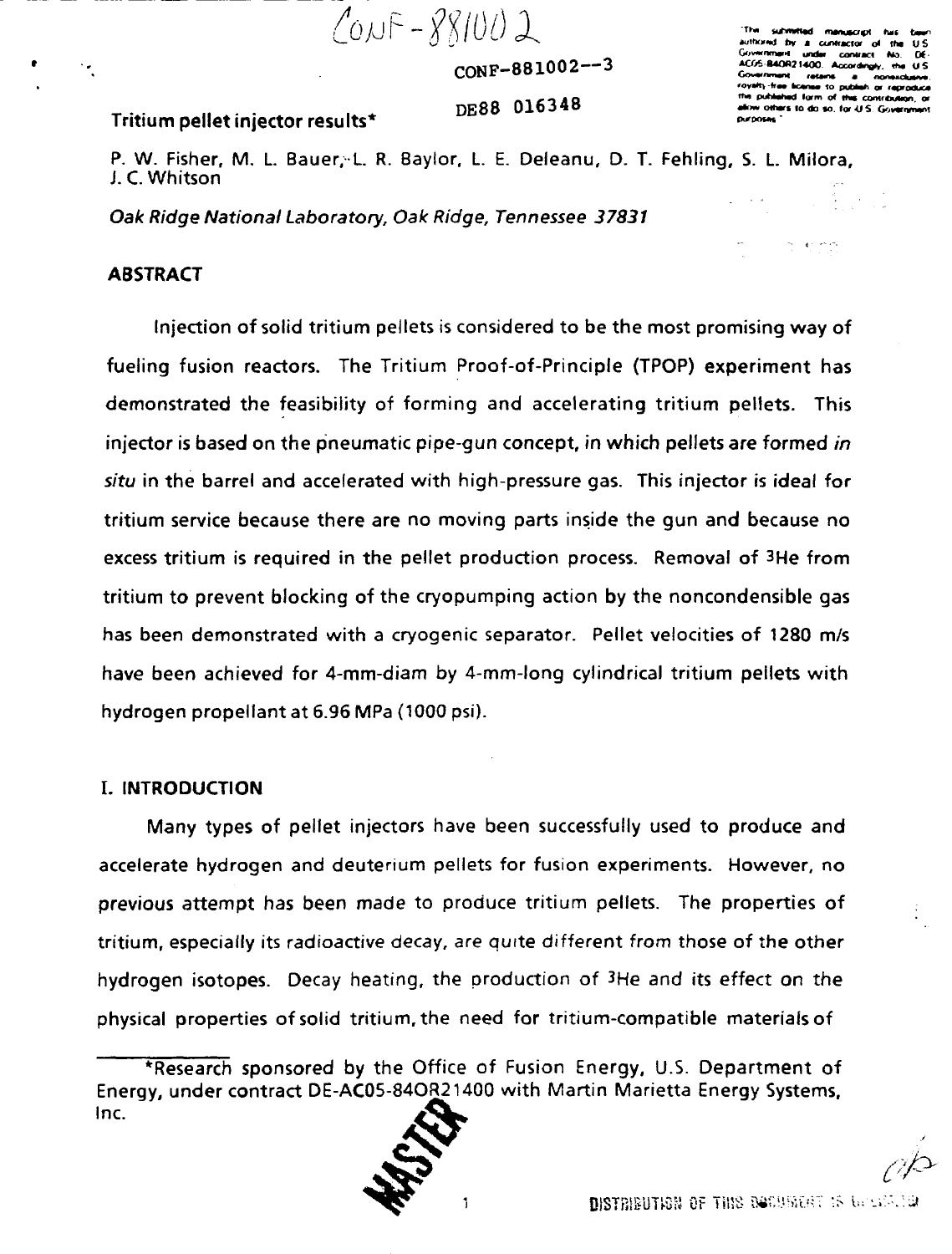construction, and use of double containment to prevent tritium release are al! problems unique to tritium. Because of these differences, it is desirable to demonstrate the production and acceleration of tritium pellets.

ŕ,

Pneumatic guns produce pellets by direct condensation of hydrogen from the gas phase into the chamber or chambering mechanism of the gun. Because of their simplicity, they appear to be appropriate for initial tritium experiments. Milora and co-workers<sup>1-4</sup> used a disk-shaped pellet carrier with pellet-size holes (1 and 1.6 mm in diameter) to transport pellets from a fill station to the barrel for firing. Pellets were formed at the fill station by direct condensation from the gas phase. Pellet length in this device was set by the thickness of the disk which sheared off any excess solid as it was rotated. Lafferranderie and co-workers5 later used an approach in which the pellet was frozen directly in the barrel in a position ready for firing; they referred to this approach as in situ condensation. A pellet-length copper section was sandwiched between two stainless steel flanges in the barrel. Gas admitted from both ends of the barrel was frozen into a pellet ready for firing. This concept simplifies gun operation because it eliminates all moving parts.inside the gun. However, since pellet length is not mechanically constrained, pellet size is more difficult to control. Pellets have a tendency to grow beyond the ends of the cooled section of the barrel. Lafferranderie attached heaters to the stainless steel flanges near the pellet to increase the temperature gradient to the pellet and reduce its length. Combs and co-workers,6 using a similar cryosat design, also obtained pellets that grew beyond the end of the cooled section of the barrel. Pellet length in this device was controlled by the temperature of small cryostats attached to the barrel near the pellet. Sorensen and co-workers? described a gun in which the barrel was a continuous stainless steel tube; copper cooling rings were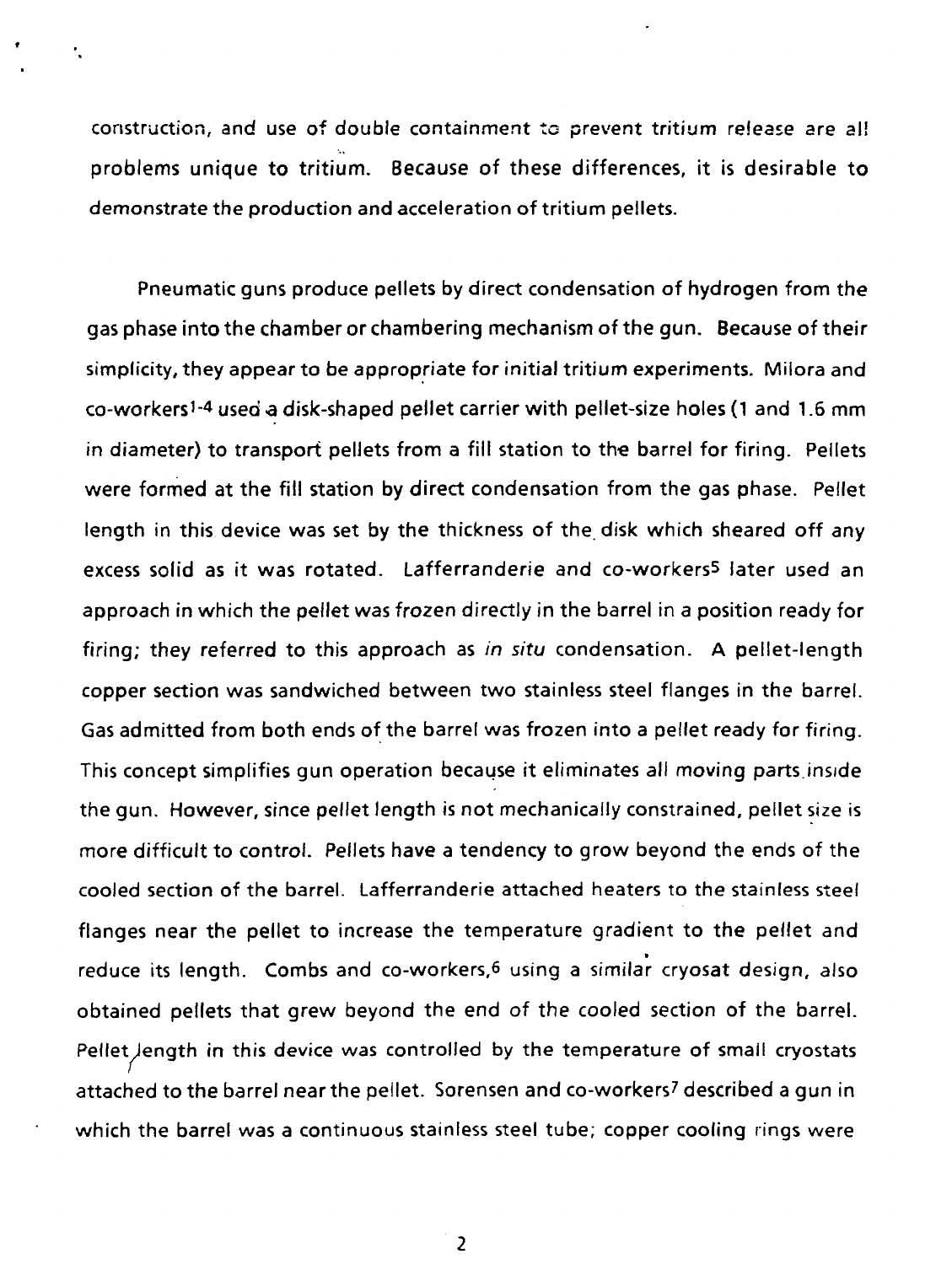soldered to tne outside of the barrel. The center ring formed the pellet, and the outer rings were used to control pellet length by adjusting their temperature.

At Oak Ridge National Laboratory (ORNL), a pipe gun has been developed **for** the Tritium Proof-of-Principle (TPOP) experiment.® The in situ condensation concept was chosen for this gun because it requires no excess material to produce the pellet and because the gun itself has no moving parts. The need for a tritium-compatible system also led to the use of a continuous stainless steel barrel soldered into a cryostat. This gun differs from previous guns in that pellet size has been successfully controlled without heaters on the barrel. The experiment has been installed and operated with tritium in the Tritium Systems Test Assembly (TSTA) at Los Alamos National Laboratory (LANL).

### **II. GUN DESIGN**

Figure 1 shows a diagram of the TPOP gun. It consists of a 4-mm-i.d. stainless steel tube with a wall thickness of 0.4 mm (0,016 in.), which is silver soldered into a 3-mm-thick copper plate. A goal of this work was to produce right circular cylinder pellets with an aspect ratio of one, i.e., 4 mm in diameter and 4 mm long. The cooled section was shorter than the desired pellet length because previous work showed that pellets always grow beyond the end of the cooled region of the barrel.5-7 The joint between the tube and the plate was carefully machined to form a sharp corner by removing excess solder from the barrel. A VCR fitting on each end of the barrel serves to interface the gun with the propellant valve and the vacuum system. Two 1.91-cm (0.75-in.) sleeves are soldered to the barrel on either side of the copper disk; they fit into O-ring sealed flanges in the guard vacuum. The VCR fittings (with male nuts) fit through these seals and facilitate disassembly of the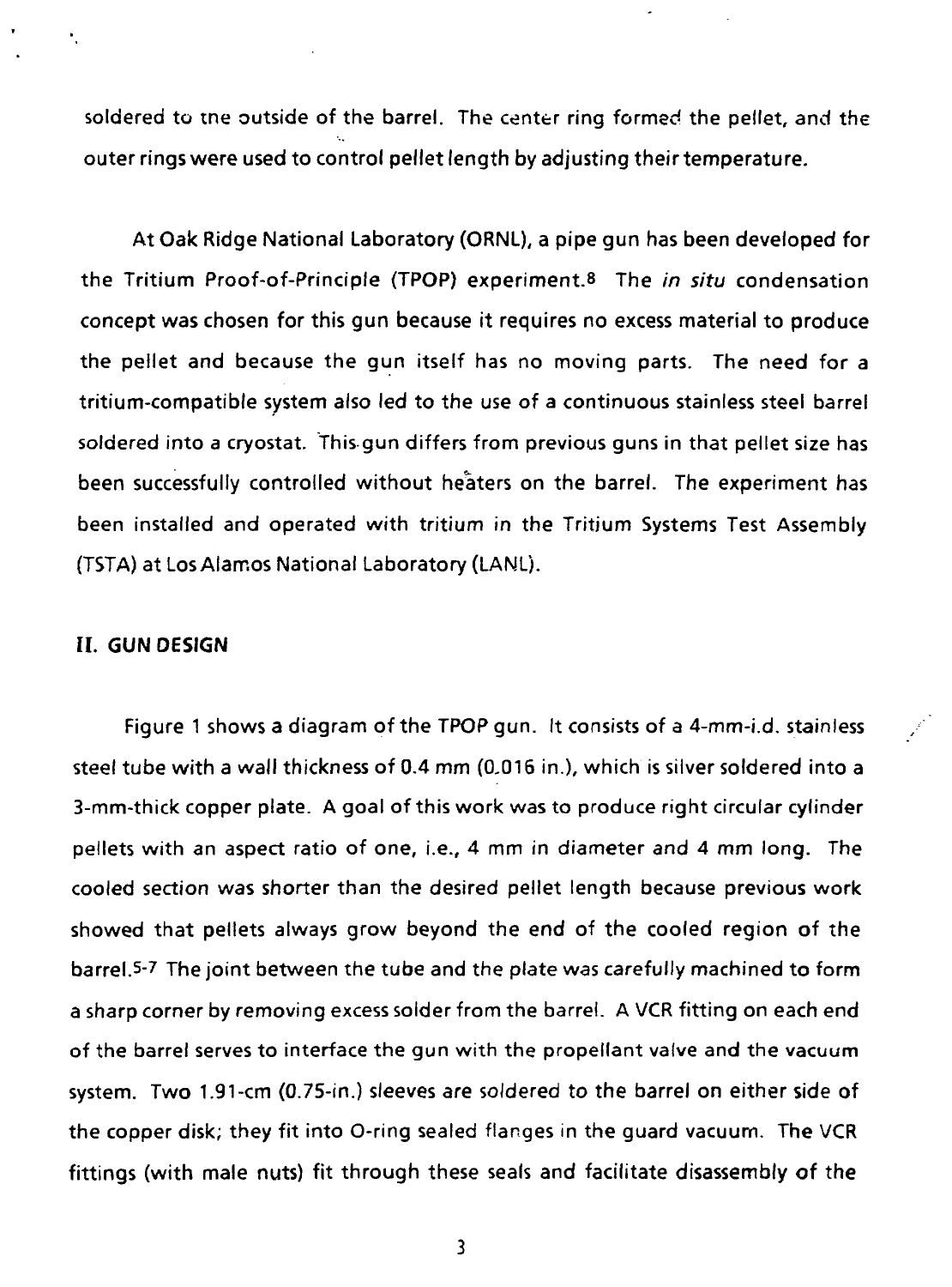# **DISCLAIMEN**

manufacturer, or otherwise does not necessarily constitute or imply its endorsement, recommendation, or favoring by the United States Government or any agency thereof. The views and opinions of authors expressed herein do not necessarily state or reflect those of the process disclosed, or represents that its use would not infringe privately owned rights. Reference herein to any specific commercial product, process, or service by trade name, trademark, Government. Neither the United States Government nor any agency thereof, nor any of their employees, makes any warranty, express or implied, or assumes any legal liability or responsibility for the accuracy, completeness, or usefulness of any information, apparatus, product, or This report was prepared as an account of work sponsored by an agency of the United States United States Government or any agency thereof.



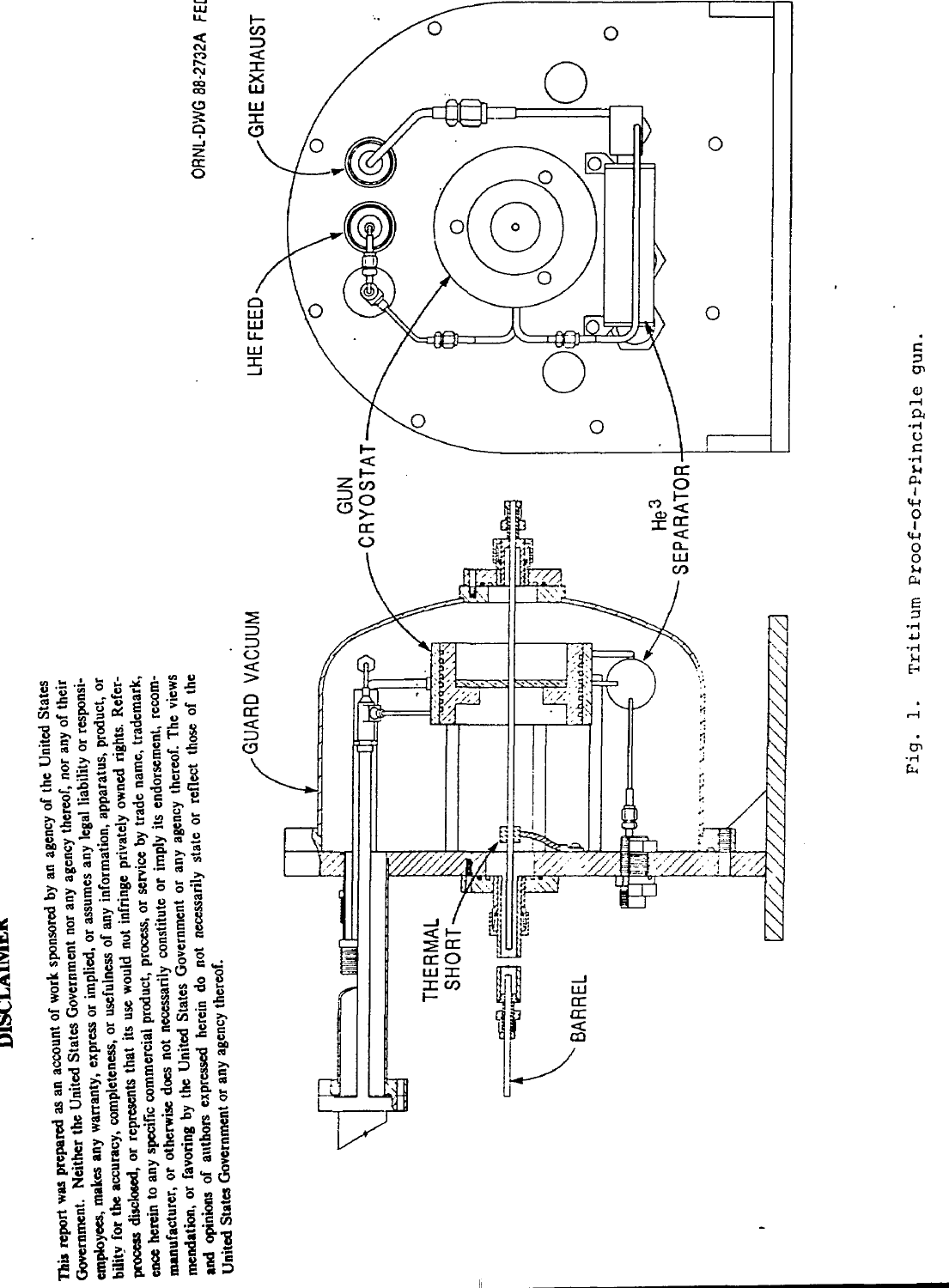gun. The copper piate is bolted onto the liquid heiium (LHe) cryostat, and the interface is coated with silver-loaded grease for good thermal contact. The temperature of the plate is measured by silicon diodes mounted directly on the plate. The temperature is controlled by a heater on the LHe-cooled cryostat. The barrel is 1 m long from the plate where the pellet is formed to the point of discharge, and the breech section of the barrel is about 14 cm long. There is a demountable thermal short between the barrel and the guard vacuum flange, the position of which helps control the length of the pellet. The gun barrel and plate assembly can be easily removed from the assembly without disturbing any other gun parts.

The gun cryostat is a 12.7-cm-o.d. copper block with 0.318-cm square spiral cooling channels machined into it on a 0.635-cm pitch. A 50- $\Omega$  Nichrome heater is wrapped and epoxied to the perimeter of the cryostat. The LHe coolant passes through a flow control valve, then through the gun cryostat, and finally through the 3He separator before it is discharged. The 3He separation is required during tritium operation because concentrations, of this gas must be extremely low concentrations for good pellet formation. The separator is basically a small copper counter-current heat exchanger with a large internal volume to allow tritium condensation while maintaining low 3He pressure. The entire gun assembly is mounted on a single flange so that it is readily accessible when the guard vacuum enclosure is removed.

Figure 2 shows the gun in the pellet diagnostic line. The propellant valve is a fast solenoid valve with an opening time of <1 ms, described by Milora and co-workers.9 The valve is all metal except for the stem tip, which is Vespel. High-pressure propellant (hydrogen) is delivered at the desired supply pressure to a

 $\Lambda$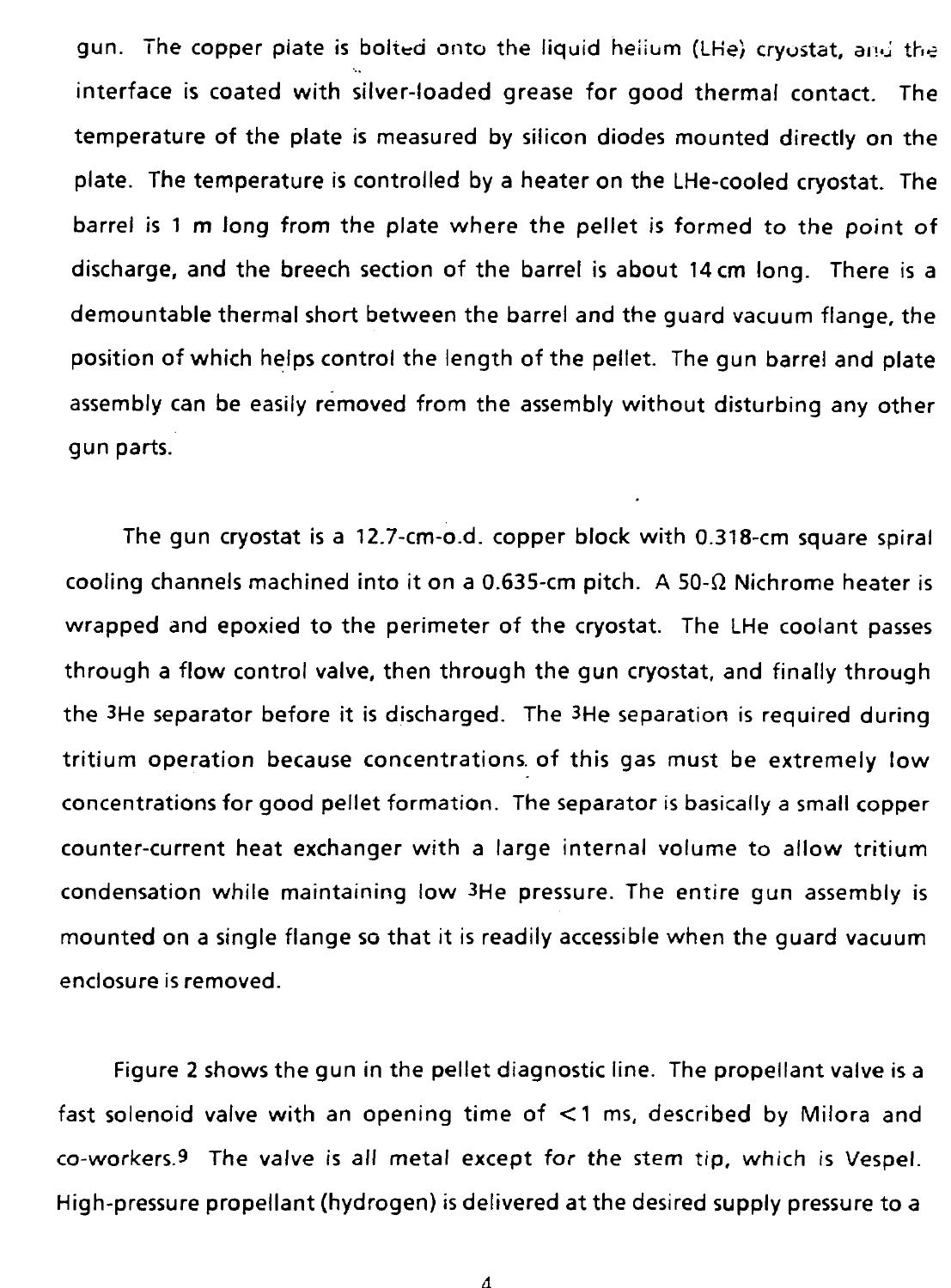**ORNL-DWG 88-2733A FED**



 $\cdot$ 

 $\mathbf{r}$ 

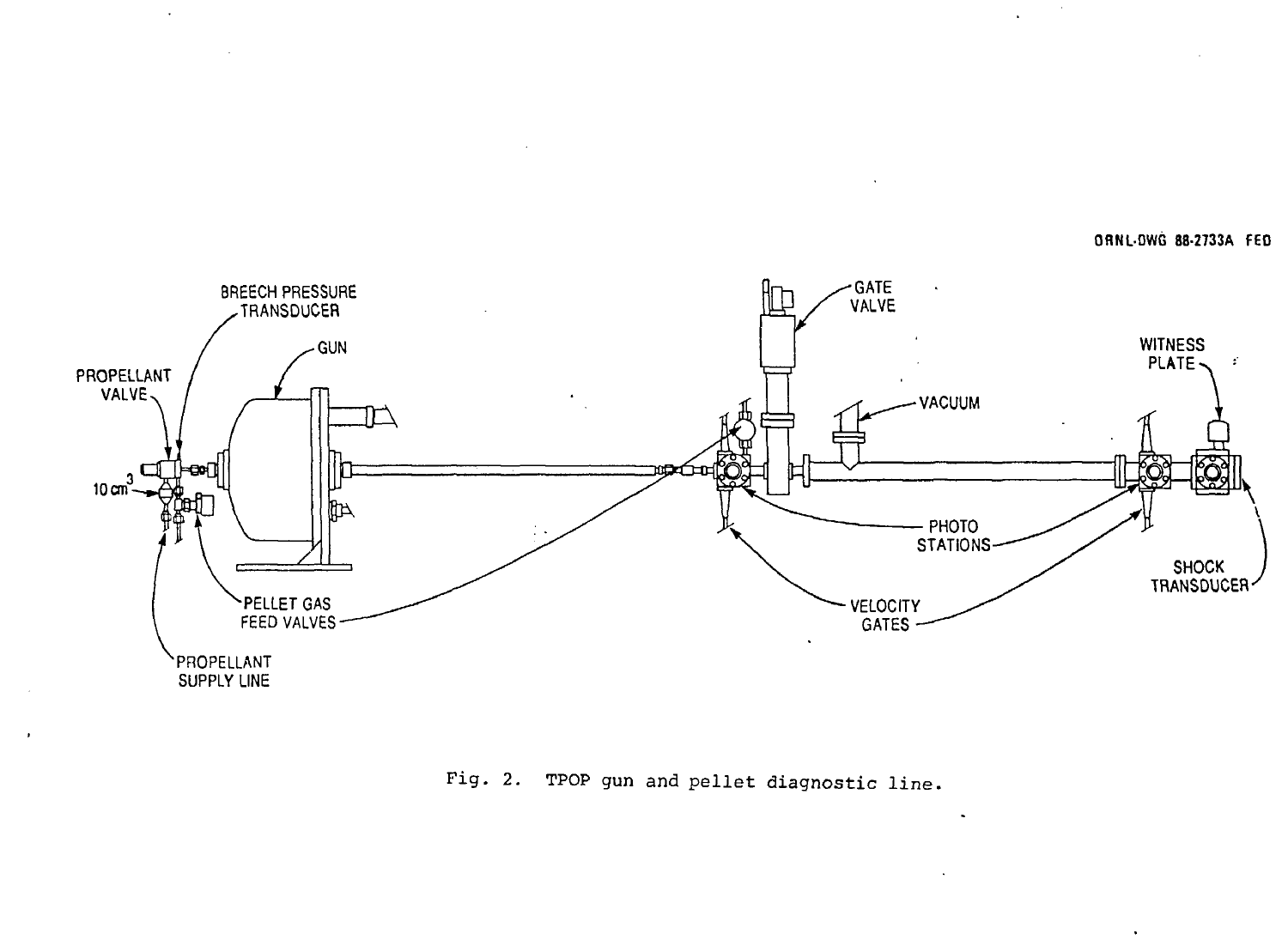1C-cm3 cylinder attached directly to the valve body. The valve that delivers gas for pellet formation is attached to a VCR coupling on the front flange of the fast valve. Passages in the fill line fittings and valve were filled with stainless steel rod to reduce the excess volume for propellant gas. A transducer to measure the breech pressure is also mounted in the front flange of the fast valve.

The first diagnostic station contains a velocity gate, a photo station, and a pellet gas feed valve. The system was designed for minimum volume to reduce the excess gas required for fifling operations involving tritium. The volume of the gun and first diagnostic station with the gate valve, feed valves, and fast valve closed is 88 cm3. The second diagnostic station contains a velocity gate, a photo station, a shock transducer, and a witness plate that can be rotated into or out of the pellet path. A 1.27-cm-o.d. guide tube connects the first and second diagnostic stations.

The velocity gates use 1-mm o.d. quartz optical fibers to form a light beam that, when interrupted, indicates the presence of a pellet. The gate in the first station is located at the end of the barrel. It has two beams located along the pellet flight path a short distance apart. The velocity estimate obtained from these sensors is used to set the time for triggering the flash at the first photo station. The gate at the second station is located just after the guide tube. It has three beams that traverse the pellet flight path. Interruption of any one of these beams indicates the presence of a pellet. This array virtually guarantees that the pellet will be detected, regardless of its position as it leaves the guide tube. The two velocity gates are about 80 cm apart. The velocity determined between the first and second gates is used to set the time for triggering the flash at the second photo station. After the second velocity gate the pellet travels about 20 cm before it reaches the end of the pellet line. A shock transducer is located at the end of the line to mark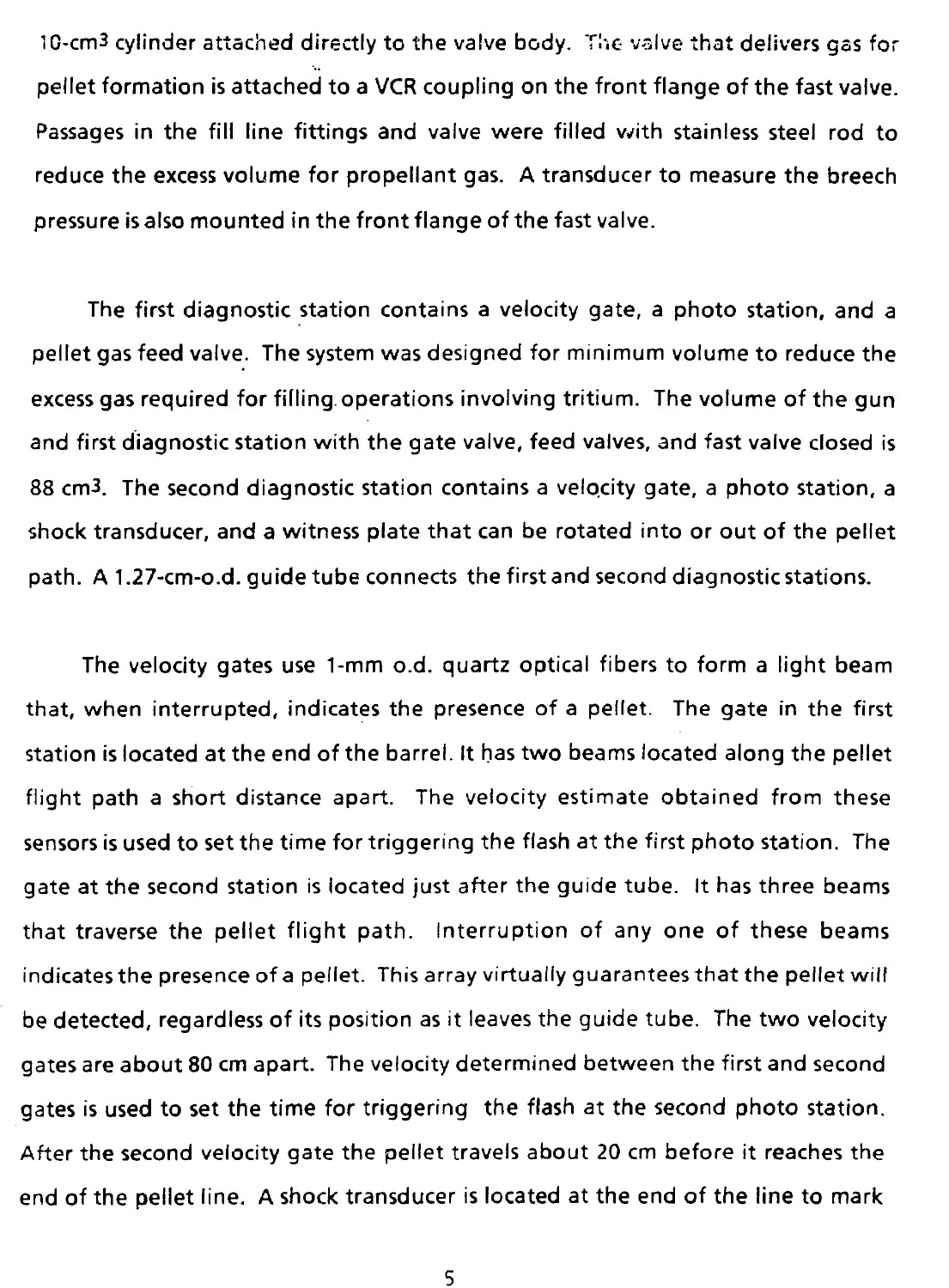the time the pellet strikes the surface. Signals from the light gates and the shock transducers are digitized by a CAMAC system and recorded by a computer. The digitized data are used to calculate three velocities: the first is calculated from the times at which the first and second light gates are tripped, the second from the time atwhich the first light gate is tripped and the first indication of shock, and the third from the time at which the second light gate is tripped and the first indication of shock. The analog circuit that produces the camera triggers also provides an analog signal proportional to the velocity determined between the two light gates. Pellet images are recorded on a video recorder with a solid-state camera. The image is backlighted by a flash from a pulsed laser.

The gun and pellet line are housed in a glovebox that provides secondary containment for tritium. A versatile feed gas system, also located in the glovebox, supplies tritium to the gun at the desired pressure, carries out the 3He separation, can mix tritium with other gases, supplies propellant gas to the fast valve, and controls exhaust to the external vacuum system. This sytem is operated remotely through electro-pneumatic and solenoid valves. It uses a 15-m3/h Normetex scroll pump backed by a metal diaphragm pump for vacuum within the process loop. Exhaust from the glovebox is collected by the TSTA vacuum system. TSTA then processes the gas to recover the tritium. More complete descriptions of the process system and the interfaces with TSTA are presented in Ref. 8.

Figure 3 is a block diagram of the TPOP control and data acquisition system. All routine TPOP operations inside the glovebox are controlled by equipment located outside the glovebox. The operator generally works only with the equipment shown in the bottom row of blocks in Fig. 3. Programmed operation of the gas supply and vacuum system is performed with an NCR-PC8 personal computer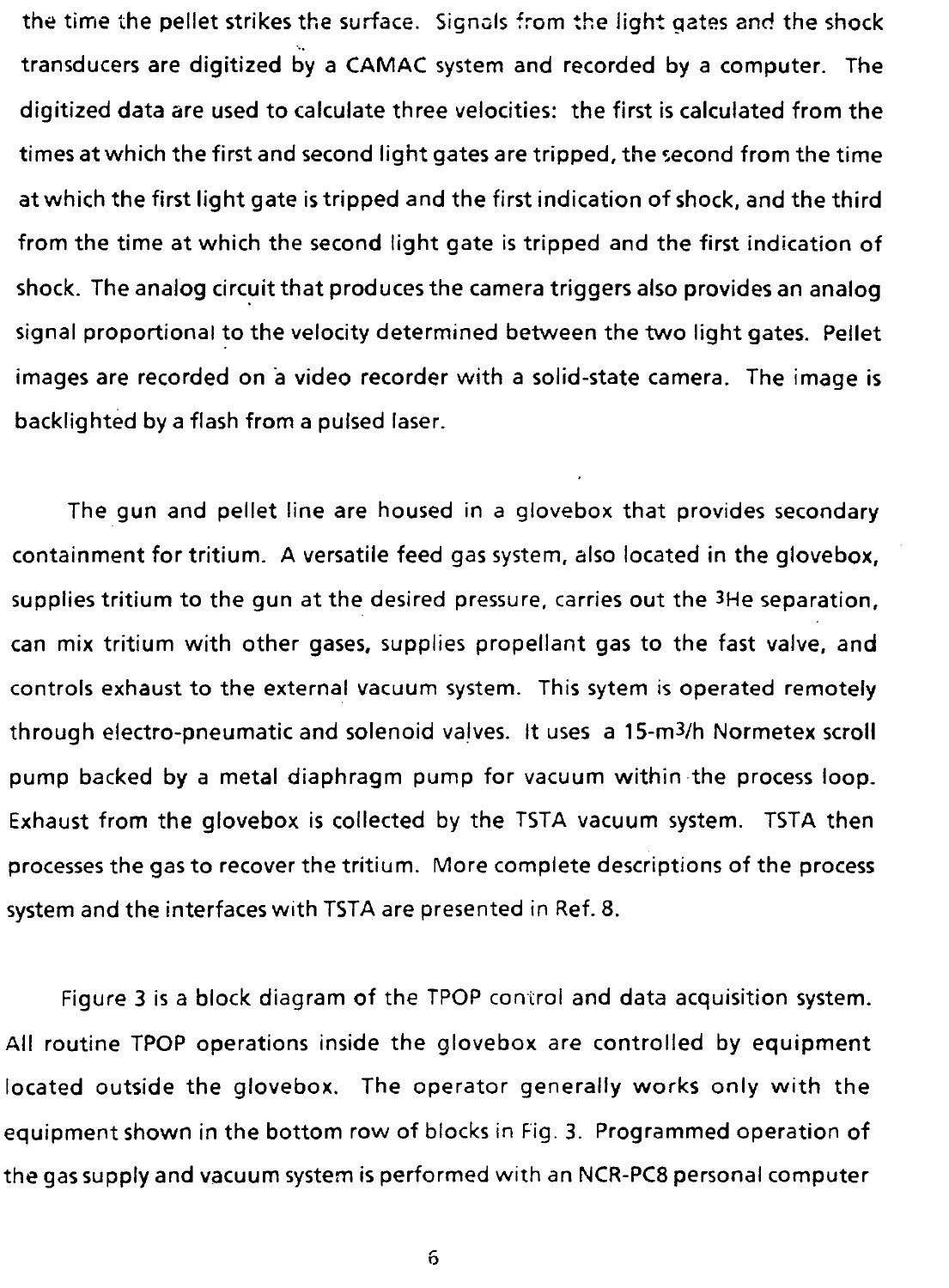

Fig. 3. TPOP control and data acquisition system.

 $\mathbb{C}$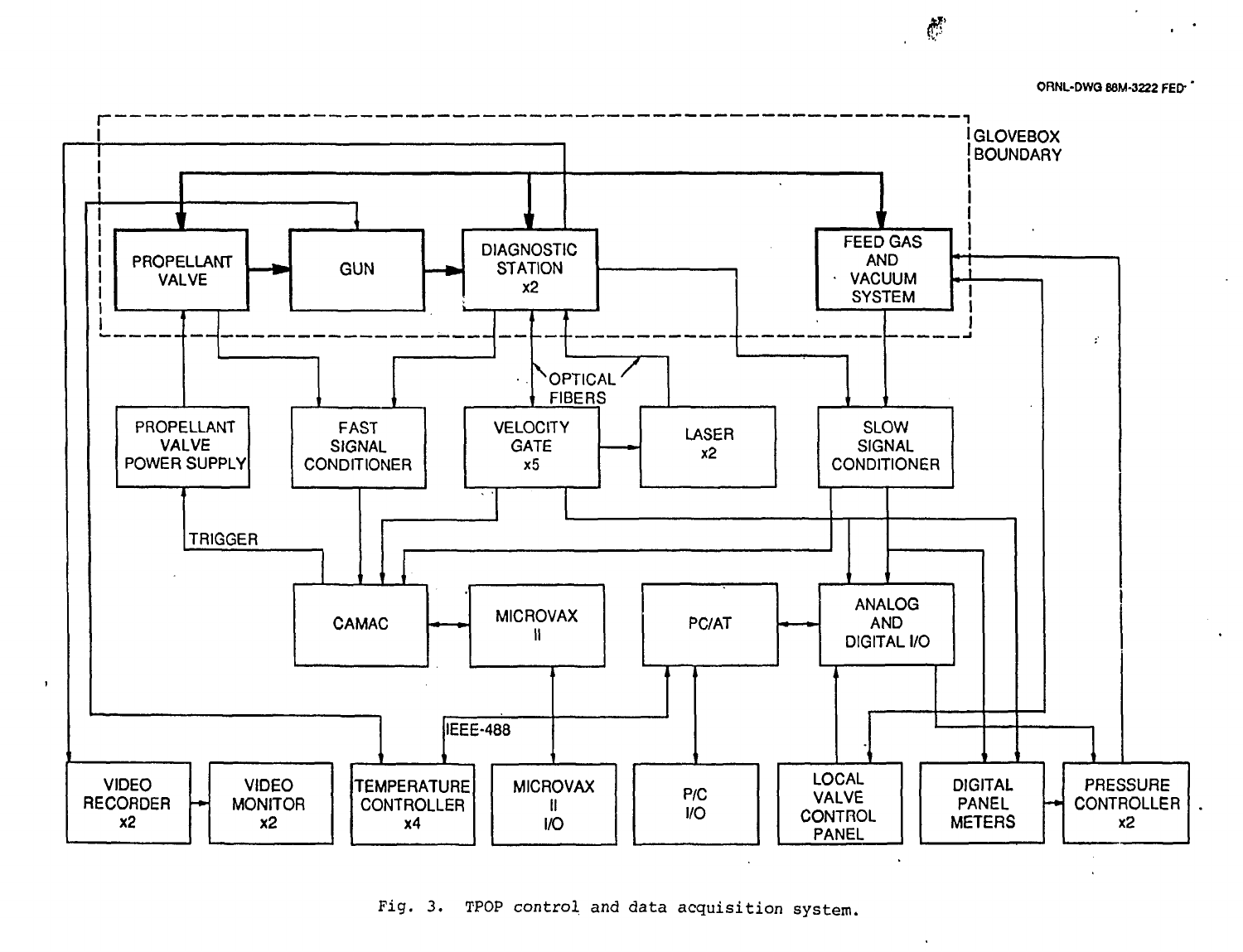(PC) using a program named THE FIX developed by Intellution. The prcgrar: controls all digital and analog input and output operations through an Analog Devices micro-Mac-4000 unit. The PC also operates the Lakeshore DRC-91C cryogenic temperature controllers from THE FIX through the IEEE-488 bus using a program written in C especially for this purpose. THE FIX has been configured to allow the operator to see and control the entire process loop in manual mode from the PC, see and control the gun temperatures, read and trend all analog inputs (temperatures, pressures, etc.), and select the program that is required to run the system. All normal operations, such as tritium transfer to the glovebox, 3He separation, gun filling, etc., are carried out automatically by these programs. A valve control panel is provided as a manual backup for the computer system. All valves in the glovebox can be operated from this panel. Pressures in the system are controlled by MKS-244/245 pressure control units and valves. The set-point pressures for these controllers come from the computer, and the control-point pressures are patched in from the digital panel meters.

The MicroVAX II computer collects fast transient data from the CAMAC crate, provides the trigger for the fast valve that fires the pellet, and collects a snapshot of all analog data just before each shot. After the runs have been completed, programs are run to plot the transient data, analyze the transient data to determine pellet velocities, and report the pre-trigger analog values. Several hard-wired interlocks have been implemented to prevent inadvertent hazardous occurrences, such as firing the fast valve into a closed system.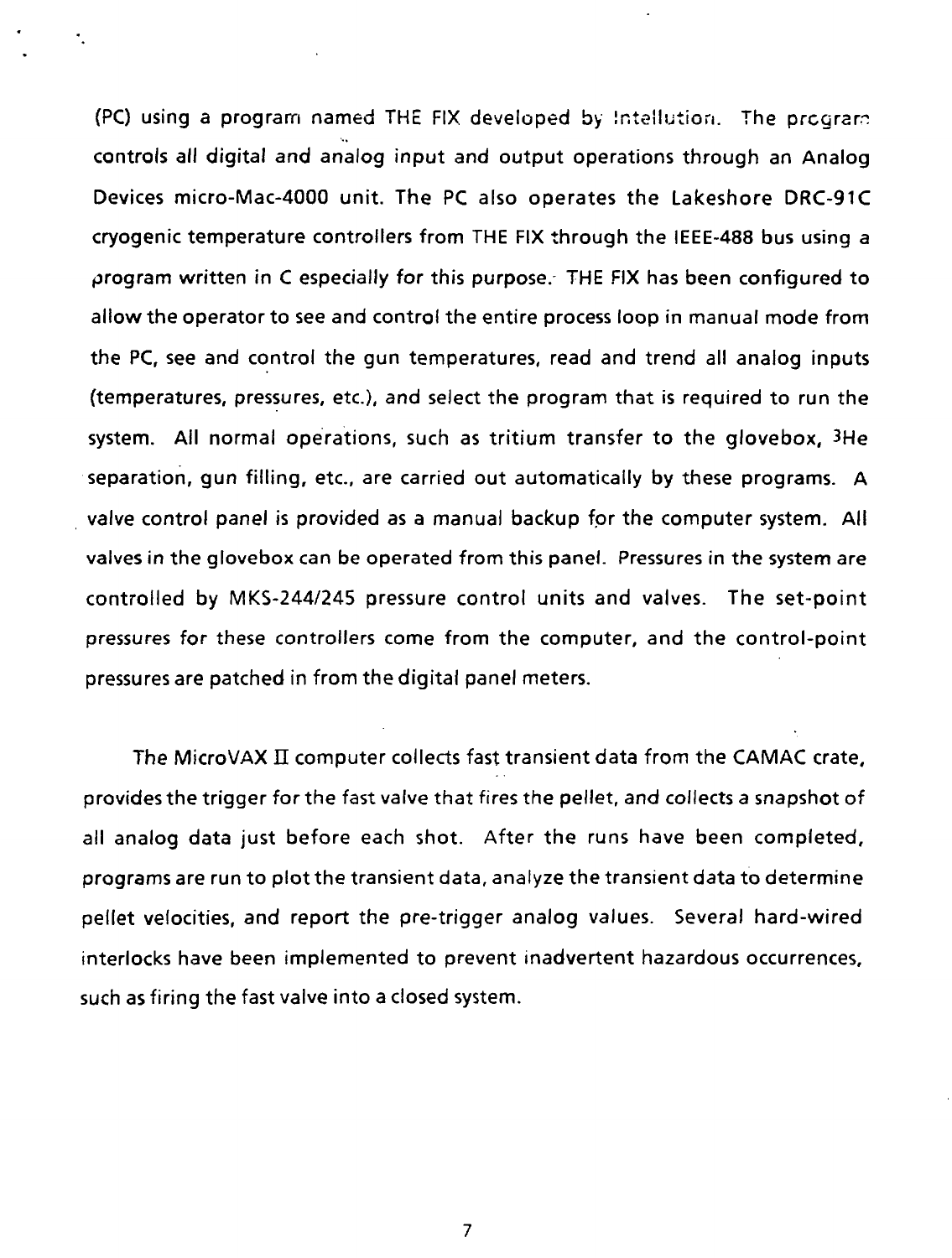### III. EXPERIMENTAL RESULTS

The injector initially operated at ORNL, where it was used to produce deuterium pellets. Variables that control pellet size are the pellet cryostat temperature, position of the thermal short on the front of the barrel, fill pressure, and fill direction (i.e., from either or both ends of the barrel). Unless otherwise indicated, the data presented here are for pellets that were allowed to form until equilibrium was reached between the pellet vapor pressure and the feed gas pressure. Equilibrium is defined here as no observerable pressure change for a period of 30 s. When pellets were made by filling from only one direction, they were filled from the breech or rear of the gun. Data from front-filled pellets are not presented because these pellets were generally of a poor quality. Filling from the front apparently leaves voids in the back of the pellet; when these voids are filled with high-pressure gas during acceleration, they tend to fracture or even explode the pellets as they emerge from the barrel into the vacuum.

Figure 4 shows the effect of heat sink location on deuterium pellet size. With no heat sink, there is about a 90-cm conduction path ta room temperature through the barrel in front of the pellet. With the heat sink10 cm from the pellet, there is about the same temperature gradient on both sides of the pellet. Deuterium pellets that are 4 mm in diameter by 4 mm long contain 6.2 kPa-l (47 Torr L) of gas. As can be seen from the figure, moving the heat sink provides a coarse adjustment of pellet size that can bring the operating curve into the desired range. Figure 5 shows the effect of cryostat temperature and equilibrium fill pressure on pellet size. These are typical of families of operating curves obtained at different heat sink locations. A wide range of pellet sizes can be produced by varying the temperature and pressure according to the curves. Filling the gun from both ends of the barrel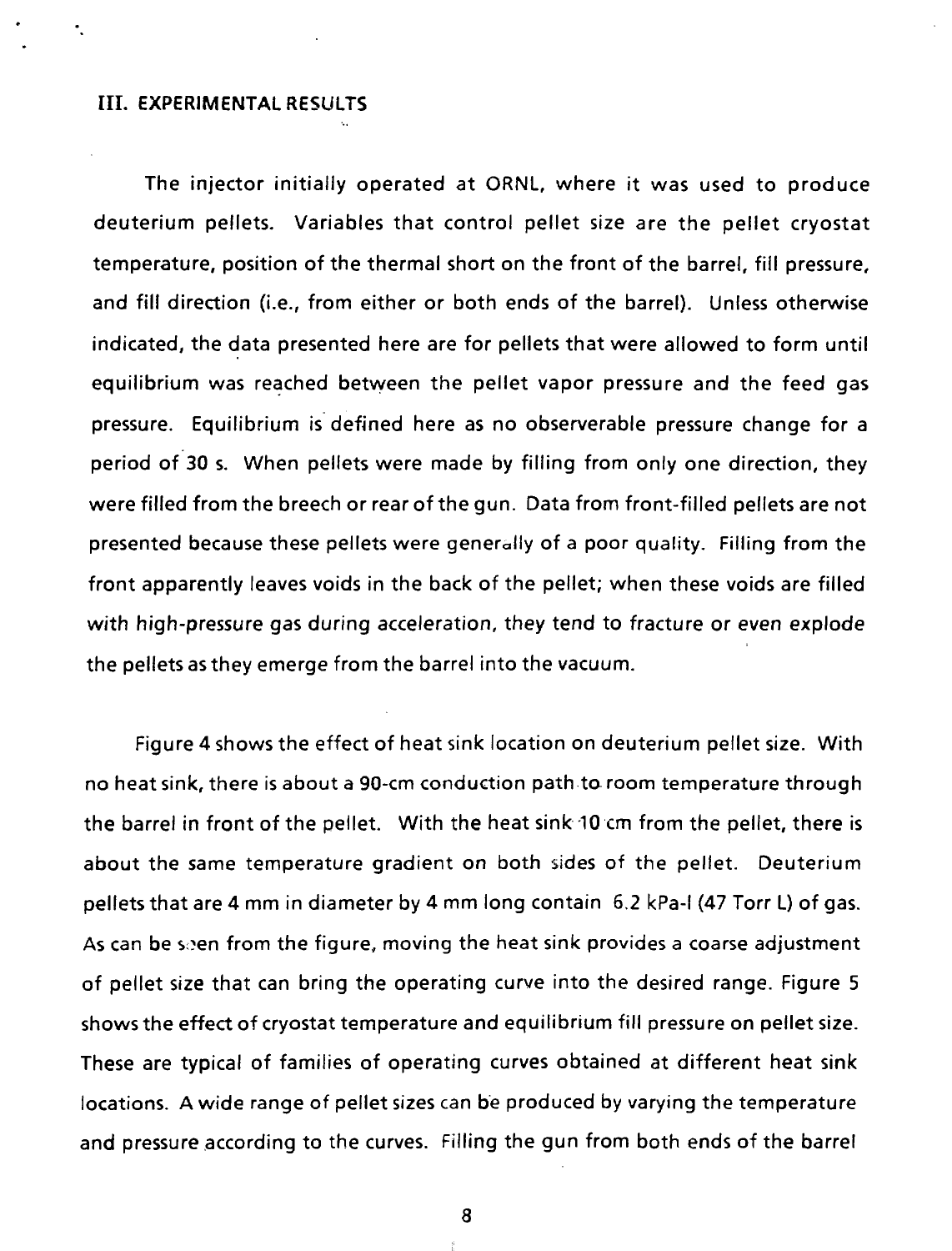pellets formed by breech filling with a cryostat at 10 K. equilibrium fill pressure and heat sink position Fig. 4. Deuterium pellet size as a function of ror



 $\cdot$ 

 $\ddot{\phantom{a}}$ 

 $\mathbf{f}^{\prime}$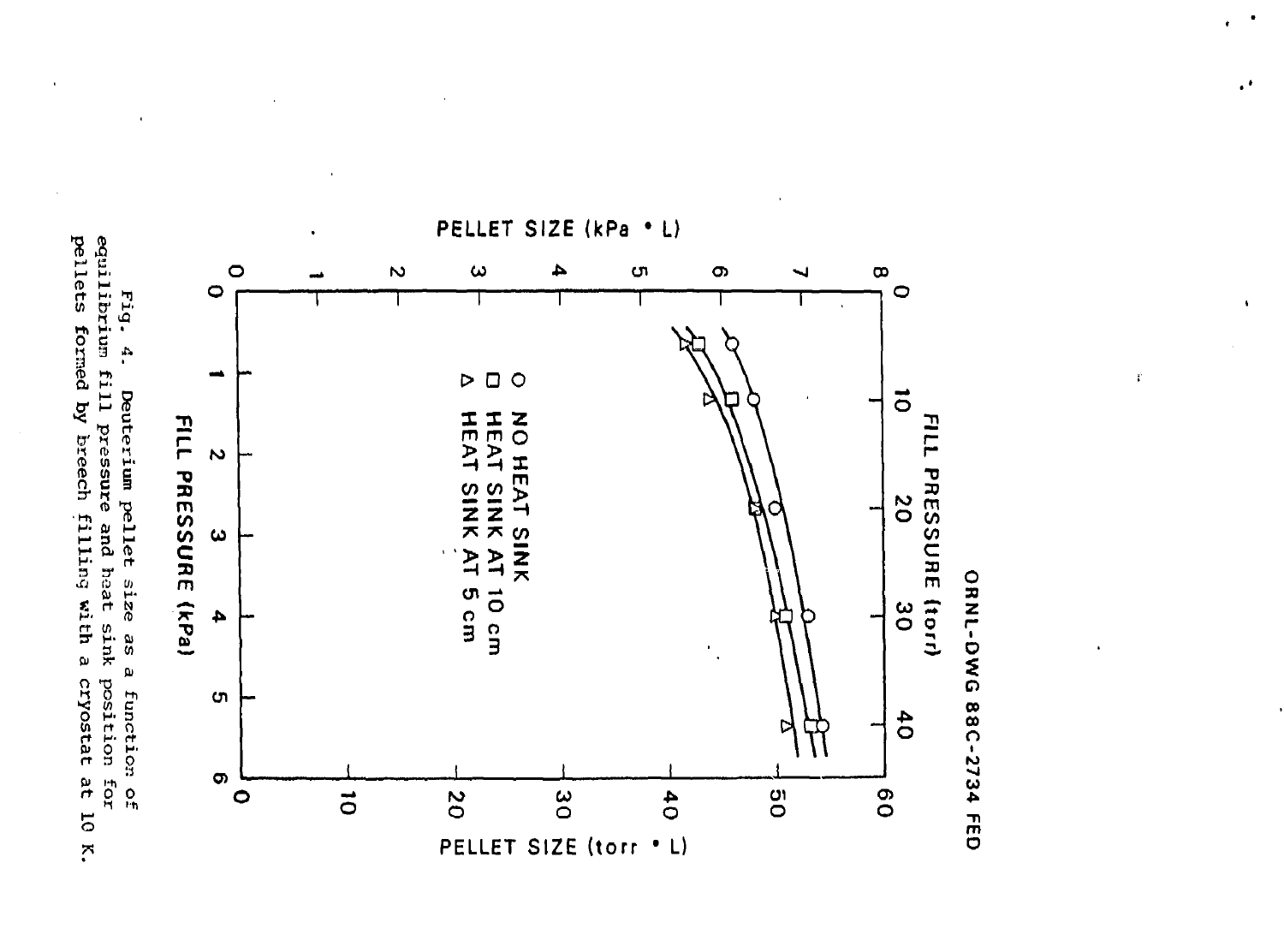

Fig. 5. Deuterium pellet size as a function of temperature and equilibrium fill pressure for pellets formed by breech filling with the cryostat at 10 K. .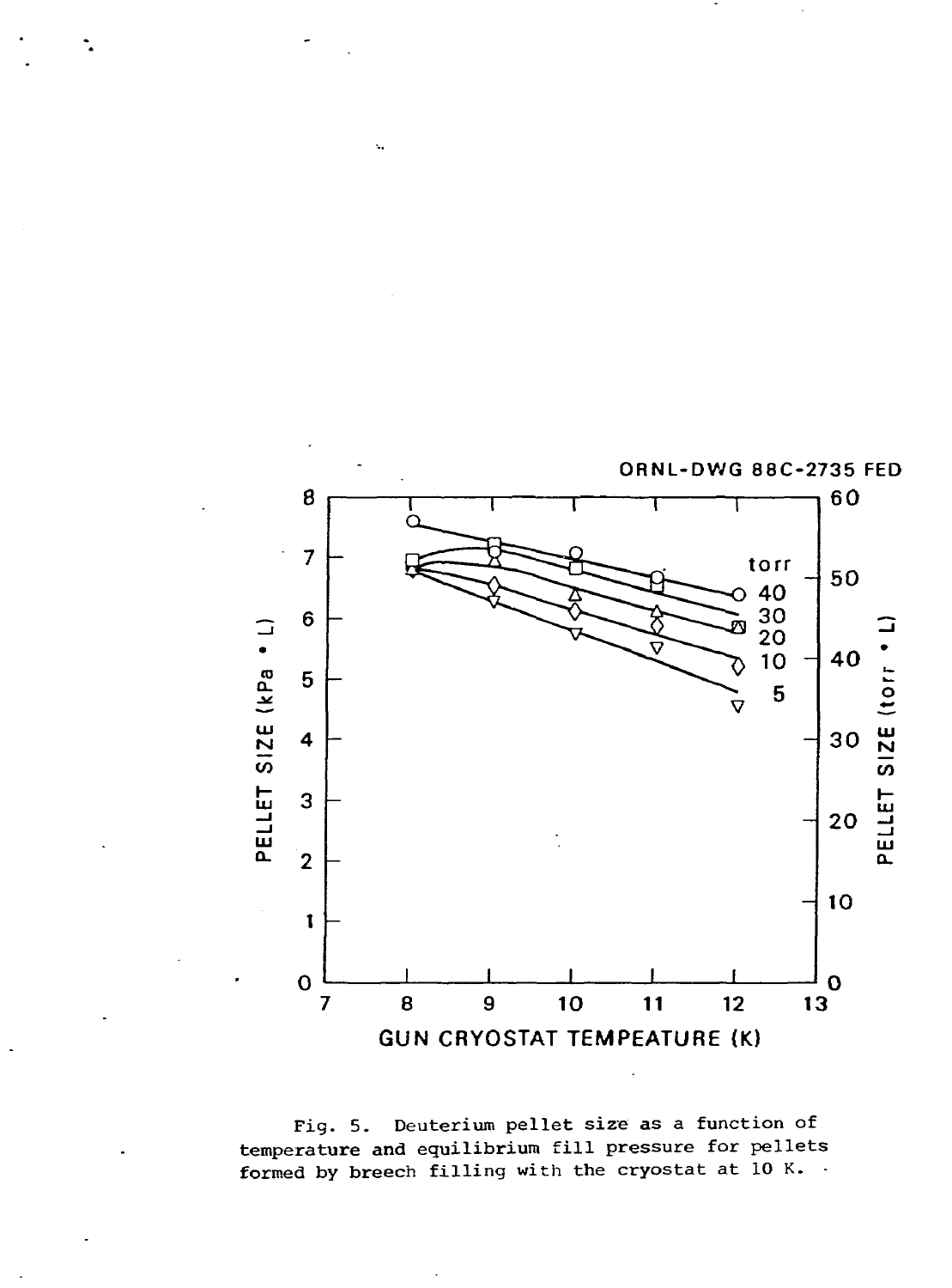produces pellets that are 15% to 35% larger than those mude by filling from the breech only.

It generally takes on the order of 5 min to reach equilibrium during pellet formation. Figure 6 shows a typical deuterium filling curve. Figure 7 shows the pellets formed at various points along the curve. Pellets appear to grow radially inward from the 3-mm-long cryostat until closure occurs at tiie centerline. Pellets then grow axially with heat transfer occurring through the solid pellet, which apparently has a higher thermal conductivity than the stainless steel barrel. The pellet that is 87% of equilibrium size at these conditions contains 6.2 kPa-l (47 Torr I) of deuterium and required only 100 s for formation. Thus, pellets can be formed in short times if nonequilibrium filling procedures are employed.

Figure 8 shows velocities of 6.2-kPa I (47 Torr-I) deuterium pellets as a function of supply pressure. These data agree with those for 4-mm-diam pellets reported by Combs and co-workers.<sup>10</sup> Figure 9 shows photographs of the six highest-velocity pellets. All were produced with equilibrium fills at a pressure of 2.0 kPa (15 Torr), with filling from the breech only, with a cryostat temperature of 10 K, and with the thermal short 5 cm from the front of the pellet.

Results for tritium are still preliminary since only a very short amount of experimental time has been available at TSTA. Figure 10 shows a typical tritium pellet. This particular pellet contained 6.9 kPa I (52 Torr I) of tritium and had a velocity of 1280 m/s with a supply pressure of 6.9 MPa (1000 psi). This is about 85% of the velocity of deuterium pellets fired at the same supply pressure. If this scale factor persists throughout the velocity vs supply pressure curve, tritium pellet velocities should reach 1500 m/s at supply pressures of about 15 MPa (2200 psi). At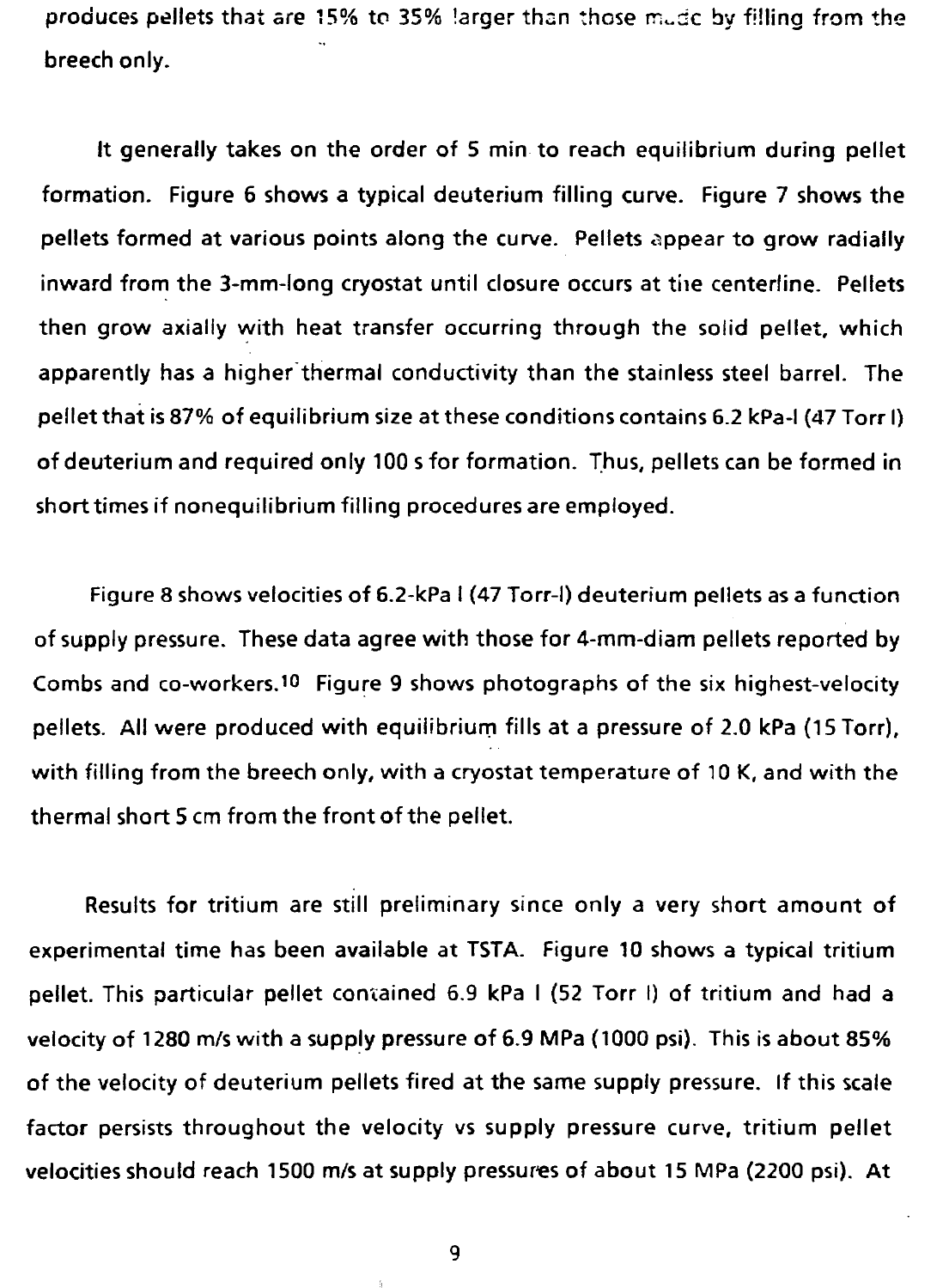

 $\ddotsc$ 

Fig. 6. Deuterium uptake as a function of time for a pellet formed by breech filling with the cryostat at 10 K and with a fill pressure of 5.3 kPa (40 Torr).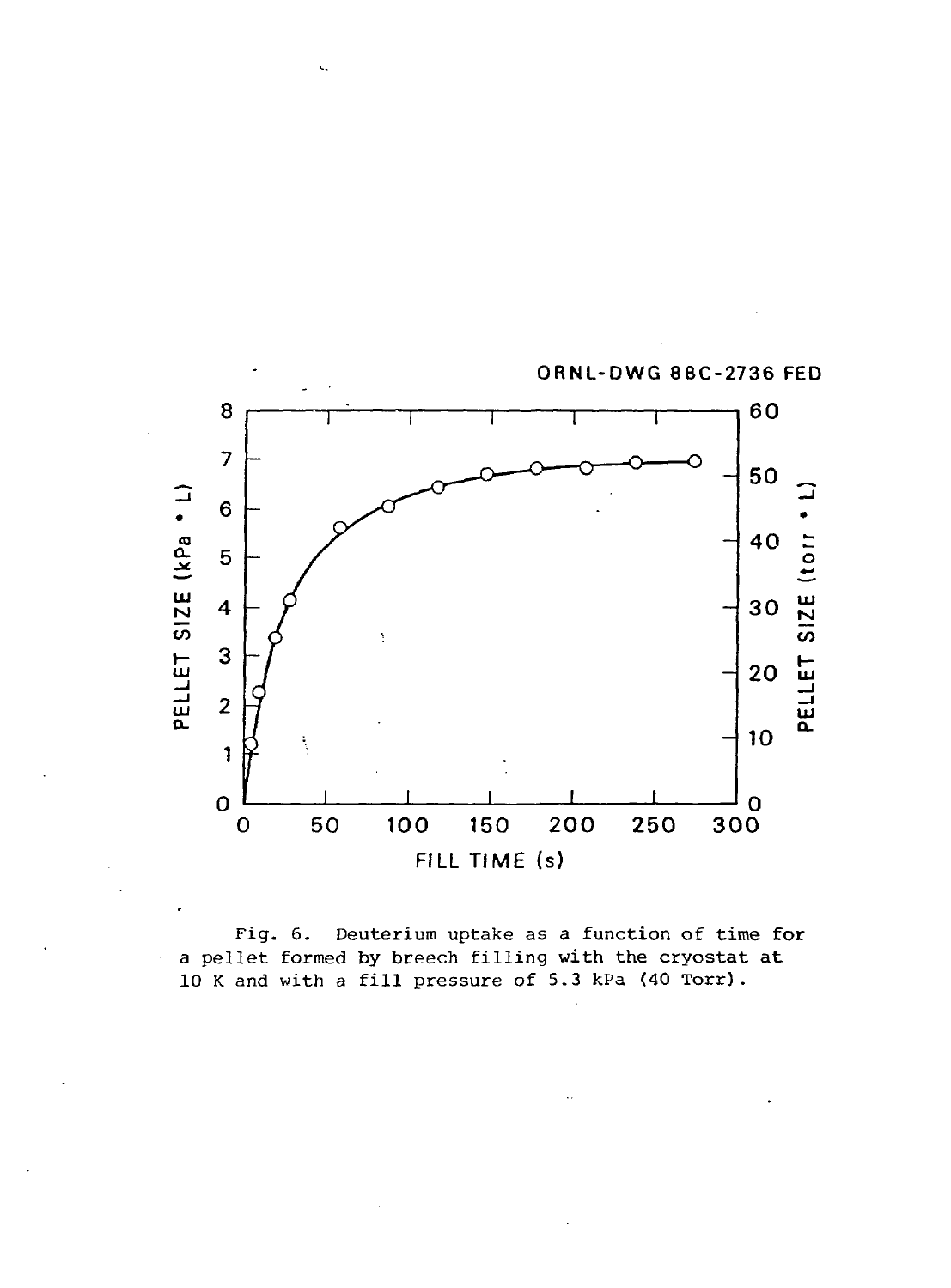

REPRODUCED FROM BEST AVAILABLE COPY

Fig. 7. Deuterium pellets at various stages of formation along the curve shown in Fig. 6.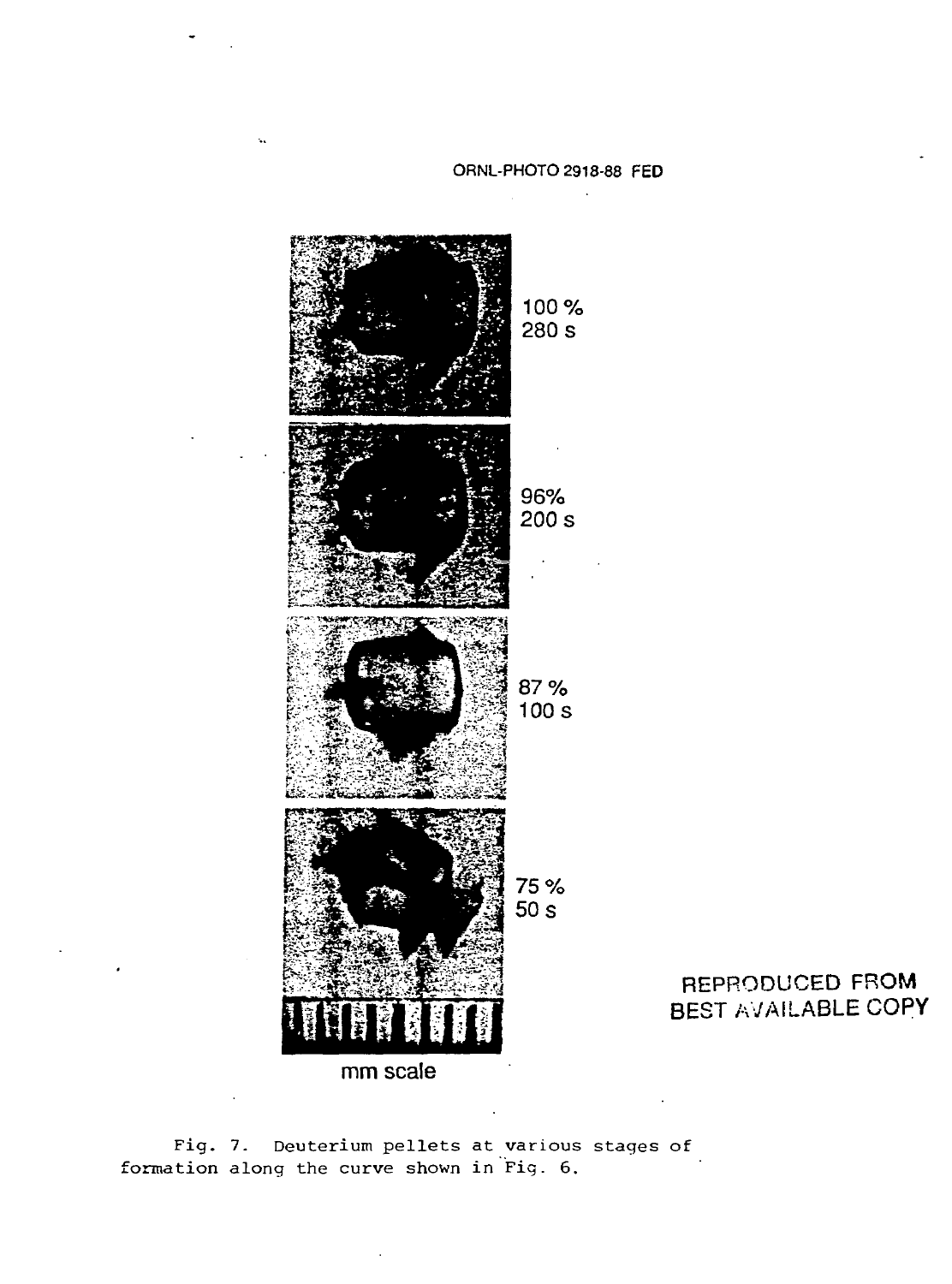

ORNL-DWG 88C-2737 FED

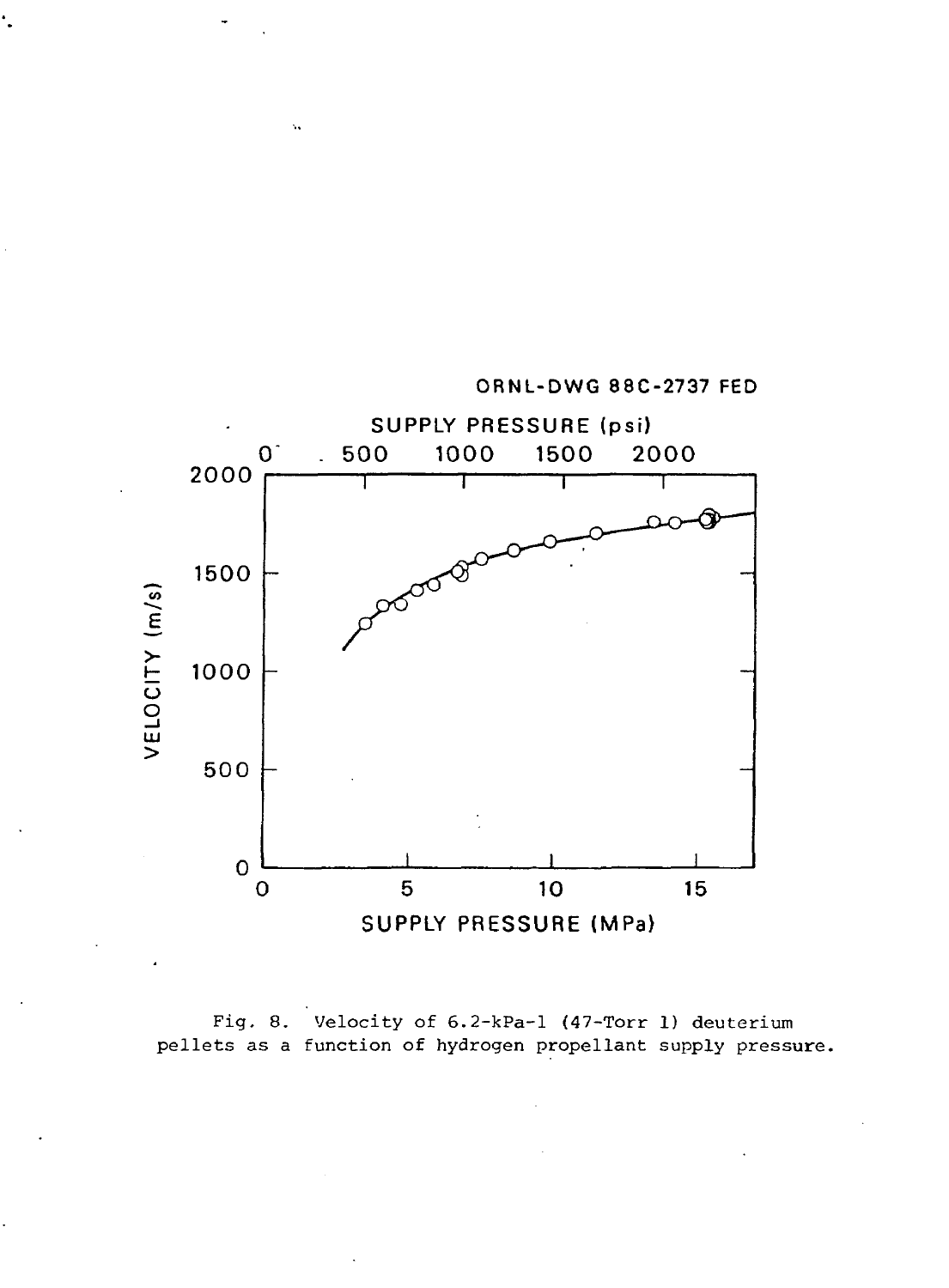### ORNL-PHOTO 2919-88 FED

# **FLIGHT DIRECTION**



**FLIGHT DIRECTION** 

Fig. 9. Deuterium pellets with velocities between 1750 and 1790 m/s.

REPRODUCED FROM OT AVAILARLE COPY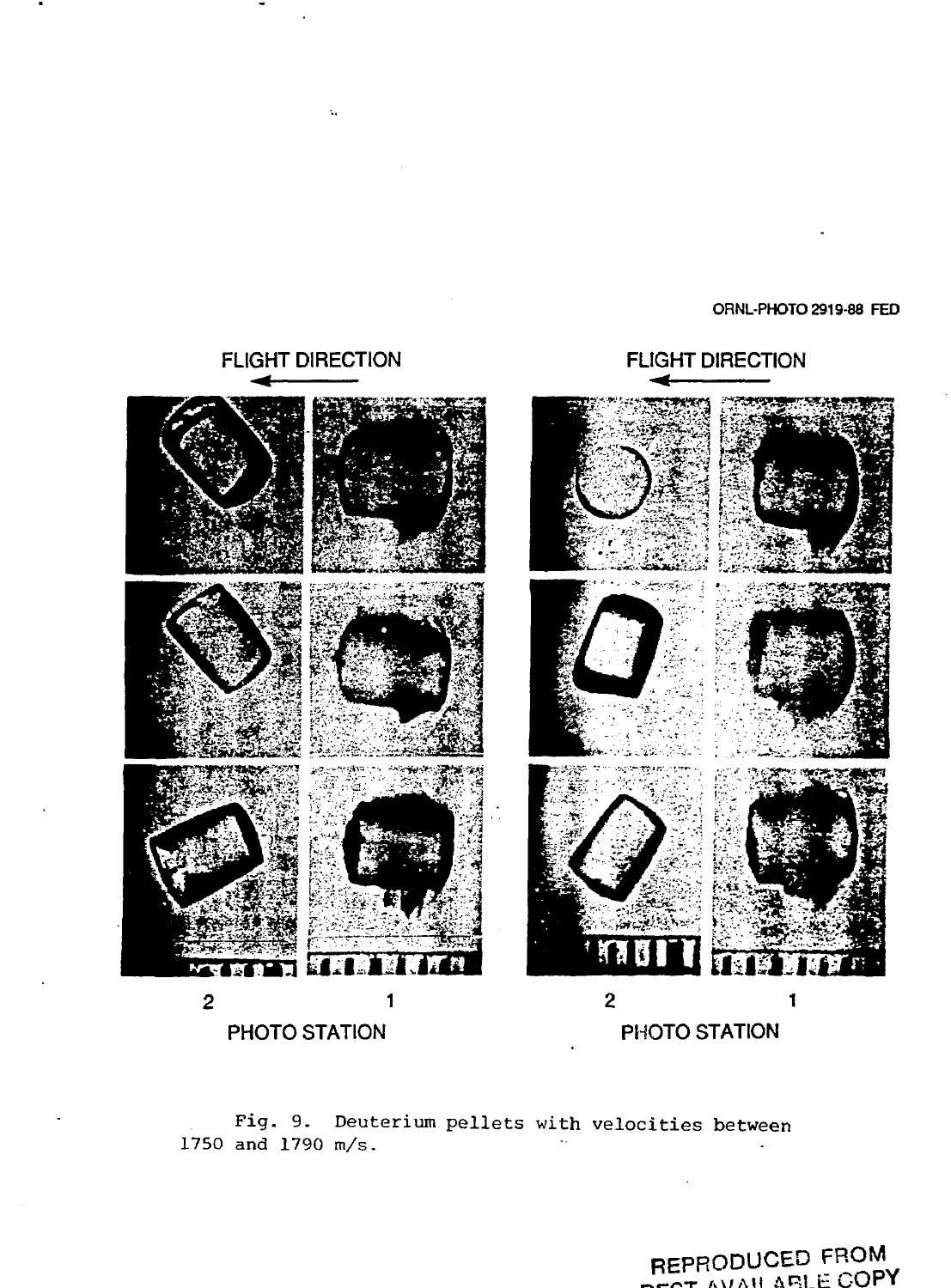

Fig. 10. A tritium pellet.

REPRODUCÉD FROM<br>BEST AVAILABLE COPY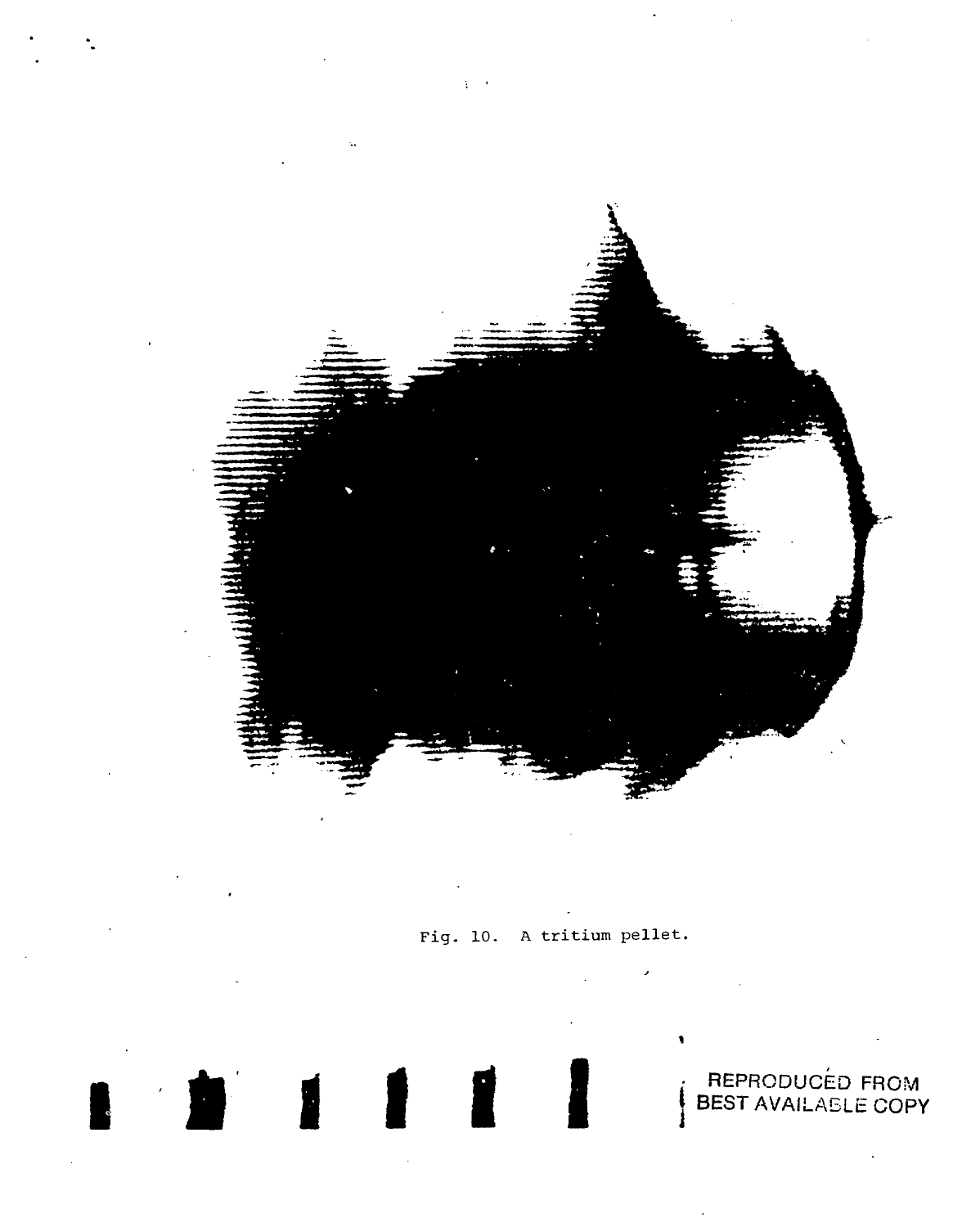this writing, about 1 g (10,000 Ci) of tritium has been processed through the TPOP experiment. Three 3He separations were made; starting with 13% 3He final concentrations of 0.6%, 0.4%, and 0.06% 3He were achieved with different separation procedures. It is expected that even higher degrees of separation will be possible with improved procedures.

## IV. CONCLUSION

A simplified pipe gun pellet injector has been demonstrated to be quite versatile and capable of producing high-quality pellets for fusion experiments. The injector has been used to produce the world's first tritium pellets. These results, although preliminary, indicate that tritium pellet injection is a viable technology that can be used to fuel future fusion reactors.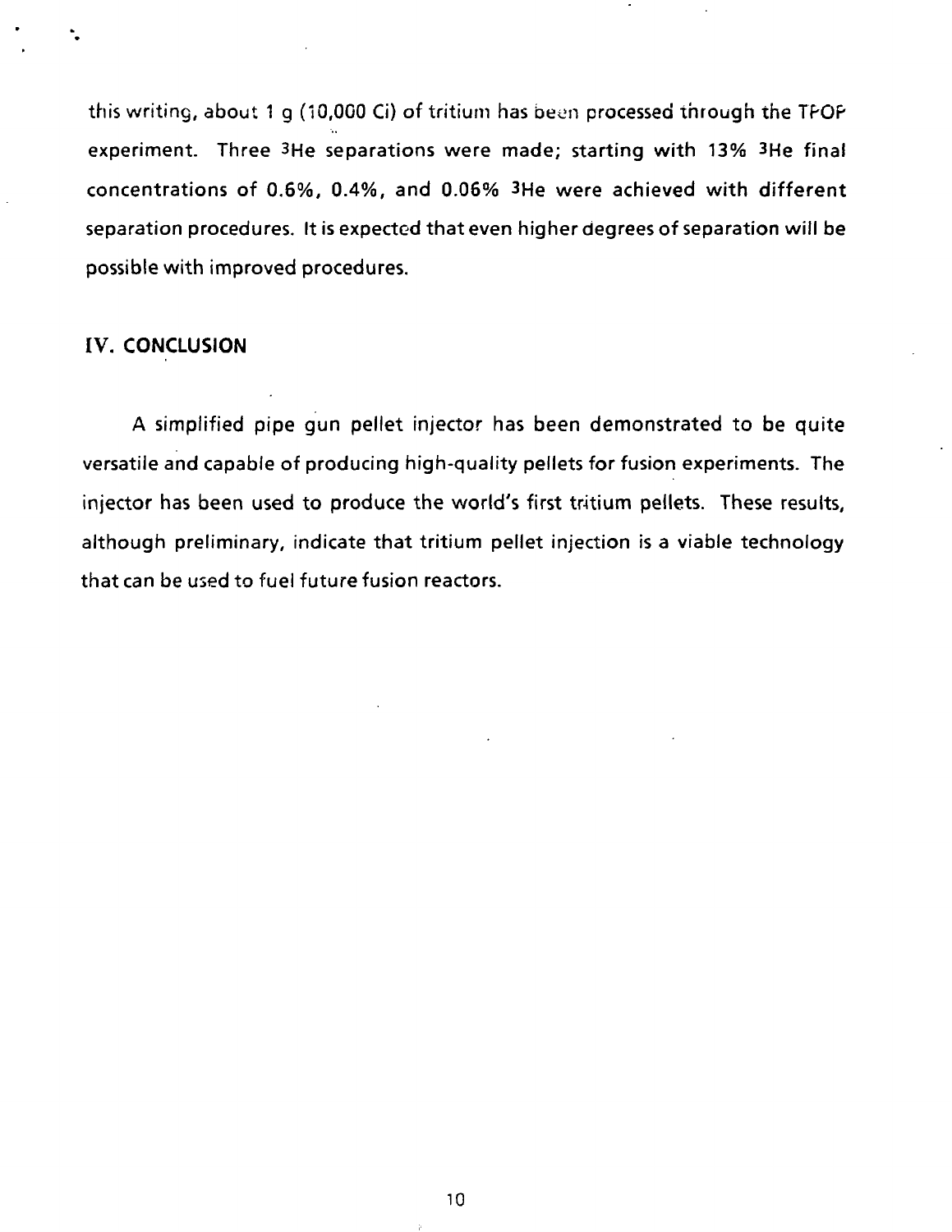REFERENCES

- 1. S. L. Milora and C. A. Foster, "Pneumatic Hydrogen Pellet Injector System for the ISXTokamak," Rev. Sci. Instrum. 50,482 (1979).
- 2. S. L. Milora, "Review of Pellet Fueling," J. Fusion Energy 1, 15 (1981).
- 3. S. L. Milora et a!., "Development of Hydrogen Pellet Injectors and Pellet Fueling Experiments at Oak Ridge National Laboratory," in Proceedings of the 9th International Conference on Plasma Physics and Controlled Nuclear Fusion Research, Baltimore, 1982 (International Atomic Energy Agency, 1983), Vol. 2, pp. 461-470.
- 4. S. K. Combs et al., "Development of Hydrogen Pellet Injectors at ORNL," Nucl. Technol./Fusion 4,666 (1983).
- 5. J. Lafferranderie et al., "Experimental Test of 5-mm Diameter D<sub>2</sub> Pellets Produced by In-Situ Condensation," Fusion Technol. 10,1367 (1986).
- 6. S. K. Combs, S. L. Milora, and C. R. Foust, "Simple Pipe Gun for Hydogen Pellet Injection," Rev. Sci. Instrum. 57, 2636 (1986).
- 7. H. Sorensen et al., "Simplified Pipe Gun," Rev. Sci. Instrum. 58,2336 (1987).
- 8. P. W. Fisher et al., "Tritium Proof-of-Principle Injector Experiment," Fusion Technol., accepted for publication.
- 9. S. L Milora, S. K. Combs, and C. R. Foust, "Fast-Opening Magnetic Valve for High-Pressure Gas Injection and Applications to Hydrogen Pellet Fueling Systems," Rev. Sci. Instrum. 57, 2356 (1986).
- 10. S. K. Combs et al., "Repeating Pneumatic Hydrogen Pellet Injector for Plasma Fueling," Rev. Sci. Instrum. 56, 1173 (1985).